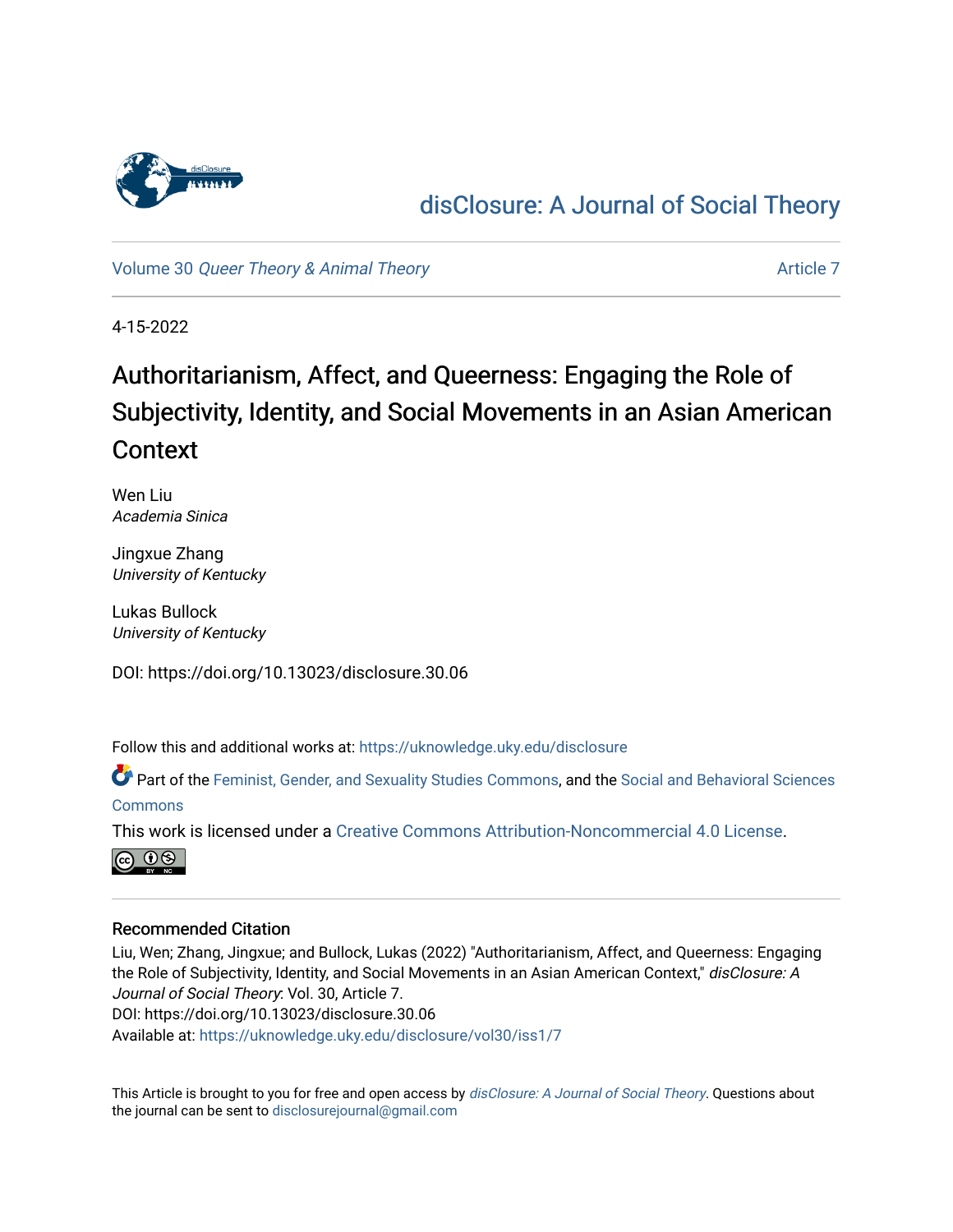### **Authoritarianism, Affect, and Queerness; Engaging the Role of Subjectivity, Identity, and Social Movements in an Asian American Context**

## An interview with Wen Liu, *Academia Sinica* Interviewers: Jingxue Zhang and Lukas Bullock, *University of Kentucky*

*Wen Liu is a Taiwanese scholar, educator, and writer currently based in Taipei, Taiwan. She is an Assistant Research Fellow at the [I](https://www.ioe.sinica.edu.tw/Content/Researcher/content.aspx?Fid=530167136243516715&MSID=1037405740336134032&MenuID=530167136406372131&SiteID=530167135246736660)nstitute of Ethnology, Academia Sinica. She received her Ph.D. from* Critical Social Psychology at the Graduate Center, City University of New York in 2017. She is also an *af iliated faculty in the Department of Sociology, National Taiwan University, teaching the subject of Queer Theory. Liu is currently working on a prize-winning book project under contract with the University of Illinois Press titled, Synthetic Feelings and Experimenting Flexibility: The Psychologization of Asian Americans, where she draws from queer theory, af ect, and diasporic postcolonial studies to examine how psychology as a scientific discipline has created Asian Americanness as a measurable, bio-cultural population. Instead of treating Asian Americanness as a racially and nationally bounded category, the project illustrates the historical and contemporary articulations of Asian Americanness in the intertwined geopolitical relations between the US and the Asia Pacific with the use of ethnography, narrative, archive, and discourse analysis.*

**Lukas Bullock (LB):** *As China-US relations have increasingly soured over the past decade, how do you see the 'transnationally asian' activism you describe in* Internationalism Beyond the "Yellow Peril" *fitting into activist resistance against this dynamic?*

**Jingxue Zhang (JZ)**:*Furthermore, how do you think Taiwan, as a contested space/place fits into this picture?*

**Wen Liu (WL):** From the standpoint of Asian American studies, a mass amount of work has been invested in creating an anti-assimilationist and anti-nationalist politics in Asian American subjectivity. Simarliy in Queer Studies, the the question of the US empire has been the main site of critique ever since its transnational turn in the early 2000s. While such work has been very influential and productive in the critique of the US empire, complicity with White Supremacy, and Western-led imperialism, much less work has been focused on the rise of China as not only a regional dominance but a global hegemony in competition with the US. This epistemological problem can be partially attributed to why there isn't a strong consensus from both of the academic circles (Asian American and queer) to support social movements such as the 2014 Sunflower Movement in Taiwan and Umbrella Movement in Hong Kong as well as the anti-Extraditional Law Amendments Bill movement in 2019, or even a strong critique of Chinese state violence in Xinjiang. The "anti-imperialist left" based in the US largely dismisses these movements and issues in a dichotomous framework of the Cold War and arbitrarily assigns them as aligning with US imperial interests, neglecting protestors' complex social contexts and subjectivities.

As to why there is such a tendency--which we now name it "tankism" (more discussion on this concept from the Roundtable on China in Spectre)--emerging in the US critical academic circles, it's certainly beyond the influence of a few Chinese apologist academics. It can be attributed to the past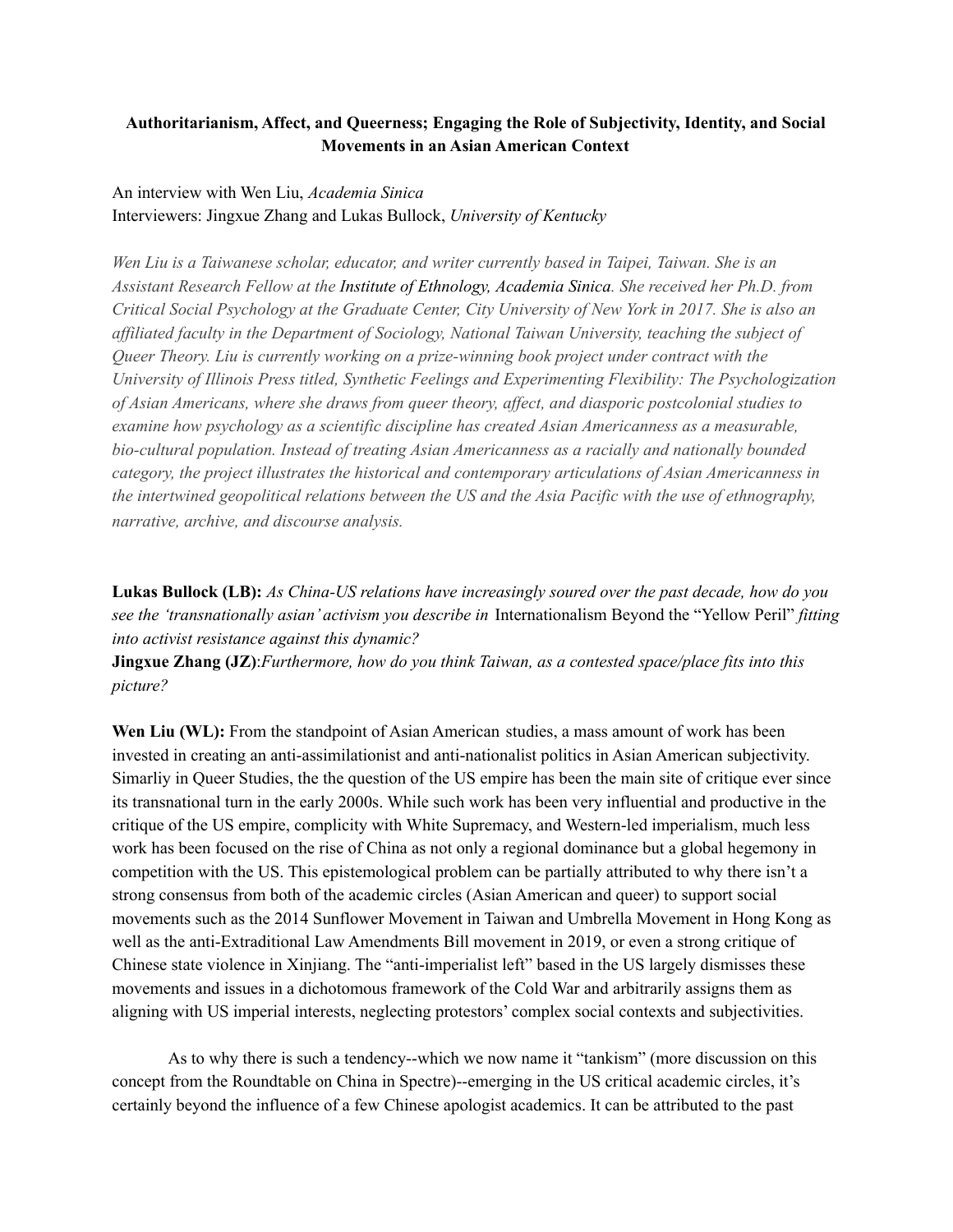decades of (failed) US foreign policy on engagements with China and its inherent capitalist drive in guiding the direction of international relations. But more interestingly, I argue it is a problem within our US centric knowledge production process. Despite our reflexive and critical take on the US empire, the US has remained to be the sole and most important concern over other "areas." It turns our scholarship--despite being done by critical scholars from many national and cultural backgrounds--addressing the same issues over and over again, replicating the same Cold War critique.

What's crucial about this emergent "transnationally Asian" activist milieu across Taiwan, Hong Kong, and Southeast Asia, is that the activists who stand critically against US imperialism and the right-wing faction in their home spaces, but also support the self-determination projects of the people in these regions. That is, struggling toward "democracy" isn't always about aspiring toward the US model of capitalist-democracy. By critically engaging with Black Lives Matter activists' critique against US racial capitalist project and police brutality, the transnationally Asian movements see *internationalism from below* a space for negotiating and engaging with these complexities.

# **JZ:** *How can Queer Theory situate itself to more ef ectively critique (neo)imperialism, neoliberal* capitalist order, and militarized police states in the 21st century? How can affect and temporality be tied *into this?*

WL: I've come to think that perhaps Queer Theory alone is not sufficient to answer all the questions about the current states of global hegemonies we are facing. The discipline's habit of resorting to cultural marxist critique and not taking the material conditions particularly in the Global South more seriously has resulted in its partial perspective that is still privileging the North American experiences. However, Queer Theory has been particularly productive for me to help me think alongside what "solidarity" means that is beyond an identity based politics. By rejecting any "proper subject" as the focus of our analysis, we pay more attention to the historically and structurally constructed process of any community. For instance, in my work on Asian American political subjectivity, I question the blanket statement on pan-Asian ethnic empowerment rhetoric as Asian Americanness itself is a very particular state-assisted racial craft that aims toward depicting the upward class advancements of racial minority and postraciality. Of course there are radical elements in Asian Americanness--but such claims often still run into contradictions with other racial minority communities, class interests, and the current realities of geopolitics. Queer Theory helps me to think alongside Asian Americanness also as a "subjectless critique" in order for it to produce useful analysis for the problems we are facing under globalized neoliberal capitalism.

#### **LB:** *Could you speak more on the 'hyphenated subject', is this subject inherently queer?*

**WL**: The concept of the "hyphenated subject" signifies the neoliberal futurity of postracialism of Asian Americanness that Rey Chow talks about, in which the particularity of "Asianness" gives multicultural contents to the nationalist allegiance of the US nation-state. In that sense, it can be read side-by-side with how the mainstream queer subject has become integrated into the idea of American exceptionism and homonationalism. In this conceptualization, both the Asian American and the queer subject are no longer "excluded" from the US national imagination, but rather, bolsters its moral